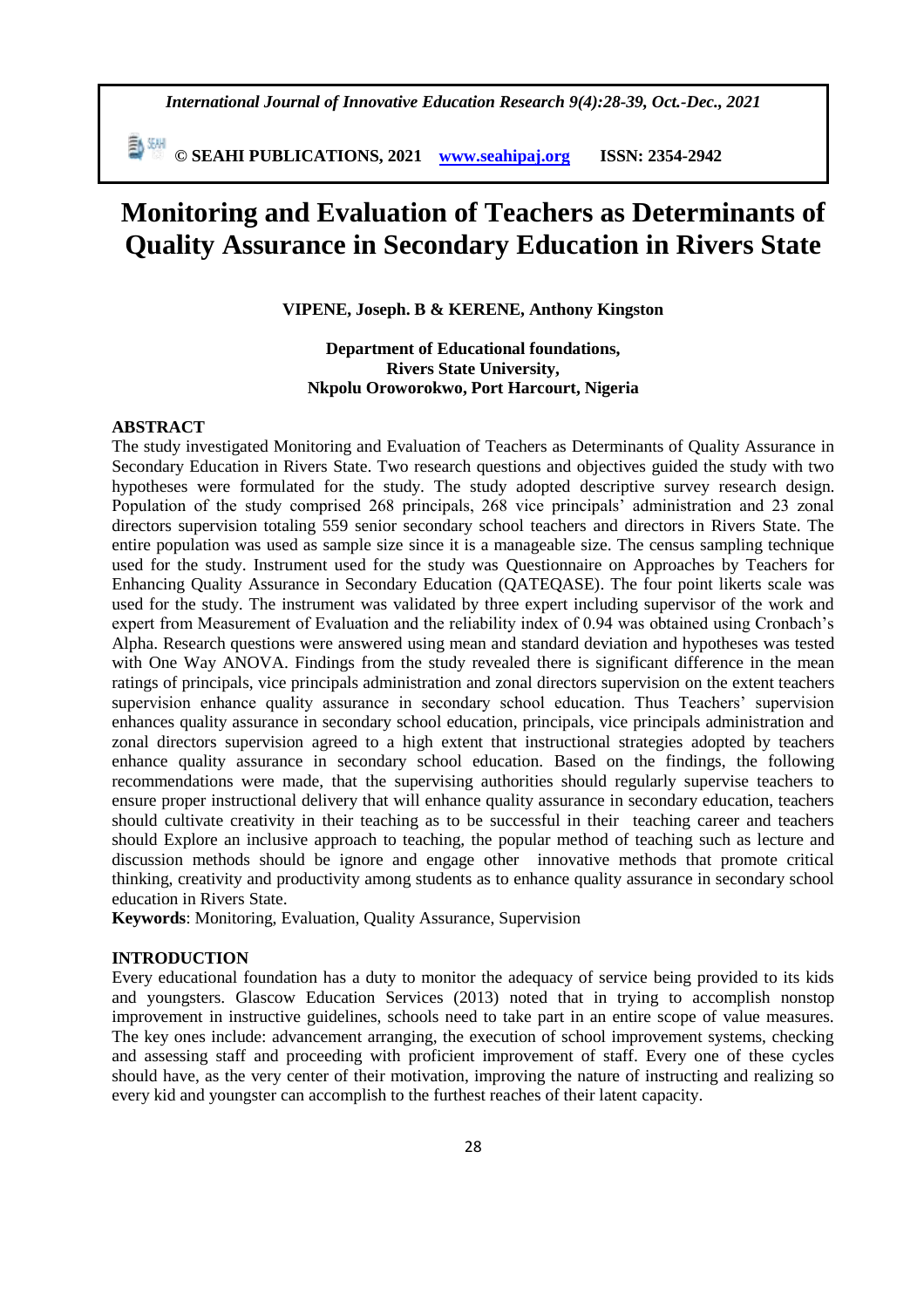Specific importance must be attach to monitoring and evaluating the quality of teaching and learning in the classroom. The quality of any educational system depends to a great extent on the quality of teachers. Teachers are the most important component of any educational system because they are the people to shape the behaviour, thinking and attitude of the students in the teaching and learning situation. The quality of teachers determines the quality of teaching and knowledge imparted to the students and the quality of learning outcomes. Teachers are the primary implementers of the curriculum and single major factor that affect learners' achievement in school (Almeida, 2017).

The teacher is regarded as one of the greatest inputs into the educational system. Teachers are recognized as the most important school factor affecting students' achievement (Abduliahi and Onasanya, 2010). Teachers facilitate effective teaching and learning in the classroom. At the same time, poor academic performance of students can be blamed on teachers. This is because the ability of a teacher determines his capabilities based on the level of his exposure through training and skills learnt. The teacher stands out as one of the most important factors determining the quality of education and its contributions to national development in any nation's economy. At every level people who go to school look on the teacher for the acquisition of the necessary skills to enable them become what they want to be. Thus, students often look on the teacher's personal qualities, educational qualities and professional competence which are rewarding to the learners.

This development have put a great deal on teachers who are the major operators of any educational system. Hence the monitoring and evaluating teachers' effectiveness is essential. Evaluation of Teachers refers to the formal process a school uses to review and rate teachers' effectiveness in the classroom (Sawchuk, 2015). Meaningful teacher evaluation involves an accurate appraisal of the effectiveness of teaching, its strengths and areas for development, followed by feedback, coaching, support and opportunities for professional development. Evaluation gives an insight on how teachers perform their roles as facilitator of learning inside the classroom which translates into students' learning achievement and their progress towards the desired skills and abilities.

Monitoring and evaluation are frequently presented as a dual concept; they are distinct functions and serve different purposes. Monitoring is defined as a continuous function that provides managers and stakeholders with regular feedback on programme performance taking into account the external environment. It provides an early indication of progress or lack thereof in the achievement of intended results (UNDP 2006). Monitoring represents on going activities to track the progress made by an entity or a phenomenon against a planned task. It also tracks inputs, activities and output and occasionally it can include outcomes such as progress being made. Monitoring uses the data collected to inform programme implementation and day to day management and decision. The given definitions and the dictionary meaning of the word monitor would seem to point to the fact that monitoring is aimed at the following:

1. Improving efficiency and effectiveness

2. Assisting with keeping work on target and permitting the executives to know when things are turning out badly (normal criticism)

3. Enabling organizations to find out if resources available are sufficient and being well used (accountability)

- 4. Finding out if capacity available is sufficient and appropriate
- 5. Giving helpful base for evaluation

Evaluation of teaching process involves collecting evidence from various stakeholders for the purpose of improving the effectiveness of the teaching-learning process for optimum performance of both the teachers and learners. A successful evaluation should generate outcomes that are valid and reliable apart from indicating directions and actions for improvement. The evaluation can facilitate students' learning in various ways. First, evaluation can clarify instructional objectives for both teacher and the students. Second, the evaluation instrument can provide the students with the operational definition of how the objectives of instruction are to be achieved. Evaluation is used to answer specific questions relating to design, implementation and results. According to Imas and Rist (2009), evaluation can be used to address such questions as what is taking place (descriptive question); normative question such as comparing what is taking place with what should be taking place. Evaluation assesses activities to establish whether or not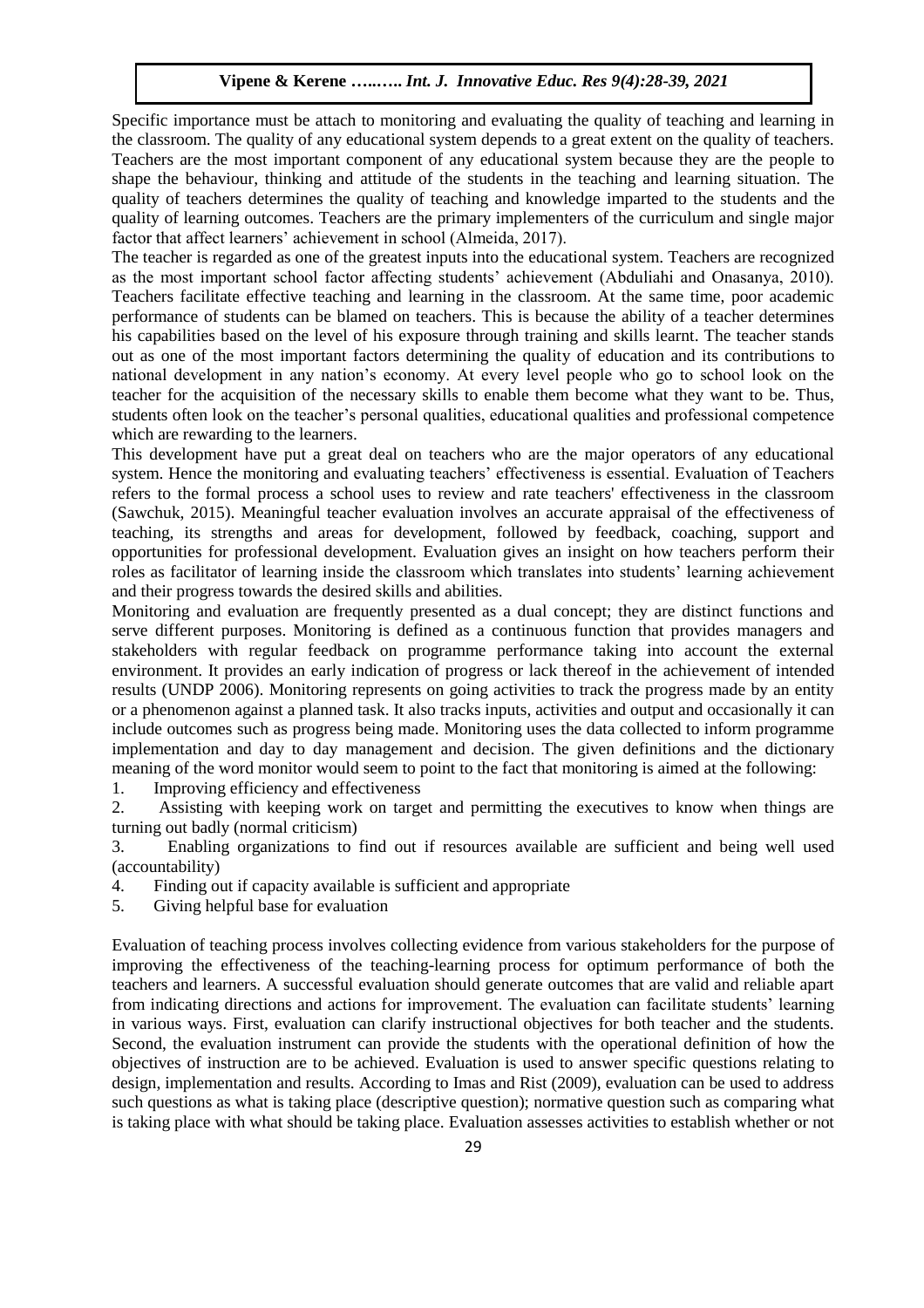targets are accomplished. Evaluation provides one of the ingredients needed for quality assurance. However, the form of evaluation that is being advocated for ensuring quality in secondary education is formative evaluation. Formative evaluation should commerce with the conception of the establishment of a secondary school and it continues in the life span and existence of the school. It aims at improving strategy and way of improving the teaching and learning process in the secondary schools.

The ultimate goal of secondary education is to develop the individual's mental capacity and character for higher education and useful living within the society (FRN, 2008). Specifically, the secondary school system is geared towards catering for the differences in talents, opportunities and future roles, to provide technical knowledge and vocational skills necessary for agricultural, industrial, commercial and economic development. Secondary school should be able to provide quality teaching and learning. Secondary education is the pivot around which the development of the nation's economy revolves. It is the engine room that provides input resources into the nation's economy and higher education production systems. When the secondary school system functions well, its products will galvanize the tertiary education level; and some of the secondary school leavers who are unable to proceed to tertiary education will become useful and productive members of the society. It is therefore imperative to continually assess the secondary school system, especially its teachers, who are most significant to students' learning and performance. Teachers have obligation to the development of education and teaching as a profession and these noble objectives can be realized by thorough supervision of teachers.

Supervision is a service activity that exists to help teachers do their job effectively. Mecgley (2015) stated that the major function of the supervisor is to assist others to become efficient and effective in the performance of the assigned duties. According to Oyedeji (2012) the functions of school supervisors are to carry out effective supervision which include: making classroom visits, supervising heads of departments and teachers by checking their scheme of work and lesson notes, checkmating teachers' classroom attendance, checking absenteeism and rewarding hardworking teachers and punishing indolent ones by assigning administrative duties to them as means of encouraging to do the right things at the right time. Firz (2010) identified two types of supervision as internal and external supervision. Internal supervision is carried out by the school administrators (headmaster/assistant headmaster or principal/vice principal), while government and delegated agents conduct the external supervision. Walker (2016) is of the opinion that external supervision is more effective in promoting teacher instructional effectiveness in schools. Eya and Leonard (2012), postulate that internal supervision is more conversant, their reasons being that it helps teachers to be dedicated to their duties and helps the less effective and inexperienced teachers to improve their teaching effectiveness in the classroom.

Instructional strategies are techniques or methods used by the teacher to achieve different learning goals. These coaching strategies help students move on to independent learning and become strategic learners. They teach teachers to make learning fun and help students arouse their desire to learn. Instructional strategies not only focus on educational content, but also on the methods and environment of the learning and learning process. Choosing a specific teaching strategy (mentoring) takes into account students' level of development, interests, and experiences so that they can achieve their goals. Instructional strategies allow students to focus their attention, organize learning materials for better understanding, and help teachers provide a platform for strategic learning. These instructional strategies or teaching methods adopted by the teacher bring about desirable changes in the student's life using the right instructional materials.

Teaching as an important task of the teachers should enable them to improve students' learning by using various instructional materials in the classroom to teach in order to make teaching and learning activities in the school interactive, participatory, constructive, practical-based and experiential (rather than placing much emphasis on theory) by appropriate utilization of instructional materials, which will aid students to develop critical thinking, innovative skills and knowledge construction (Onajite & Aina, 2014). Instructional materials are teaching materials which includes printed and non-printed materials such as textbooks, journals, computers, chalkboard, among others, that support teachers' instructional delivery in school. Similarly, Ahmed (2007) opined that instructional materials are also referred to as teaching materials or teaching aids. However, the value or importance of teaching materials/ resources cannot be over emphasized. The use of instructional materials according to Ahmed (2007) will aid effective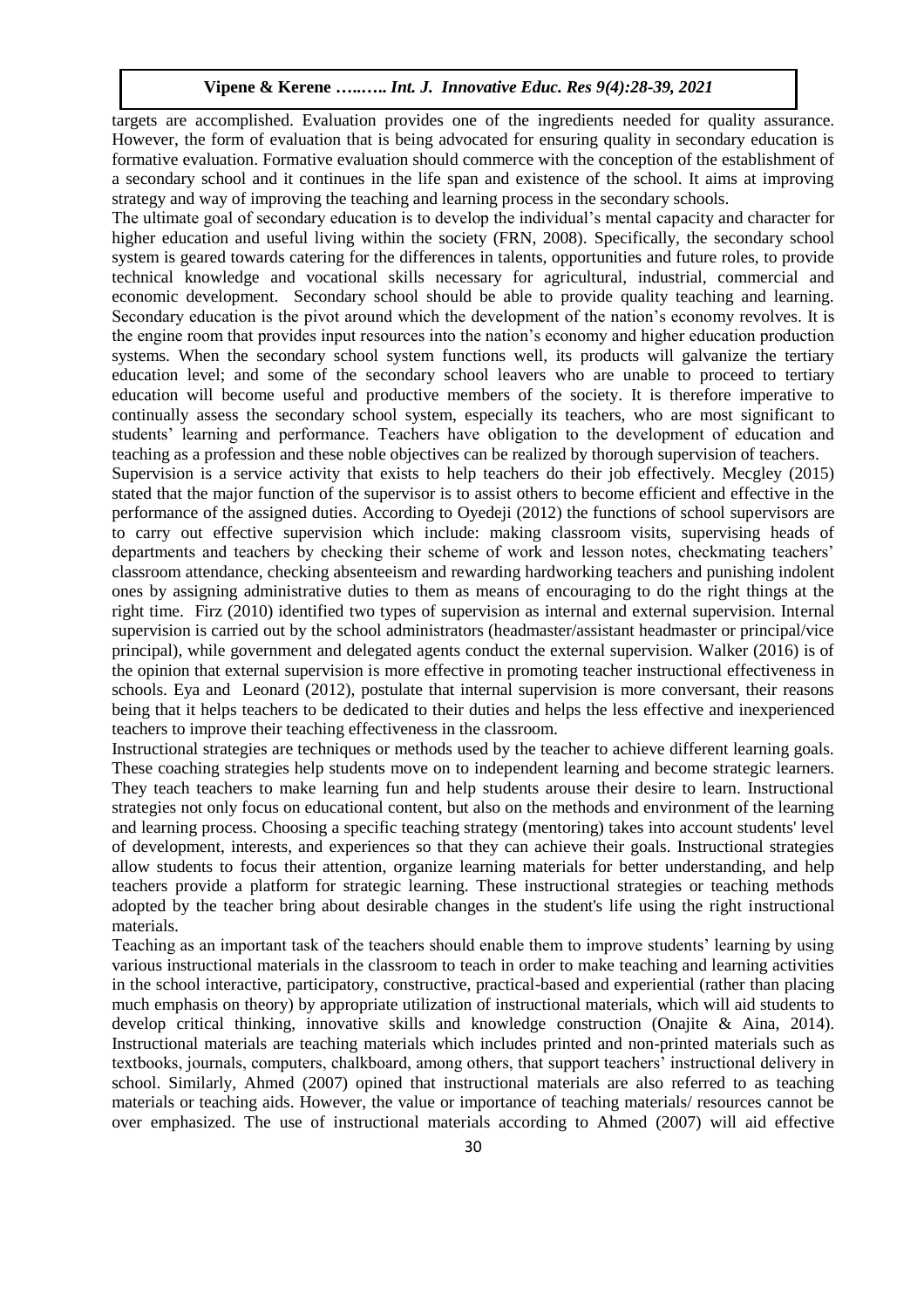teaching delivery at the junior secondary schools. Obviously, teacher utilization will aid to improve students' learning in the classroom and enhance quality education.

Quality assurance in education is a totality of the combination of some indispensable variables such as quality teachers, quality instructional materials and quality infrastructures (classrooms, seats, tables, chalkboards, etc.). Others include: favourable teacher/pupil ratio, favourable pupils/classroom ratio, and quality instructional supervision. Quality assurance means putting in place appropriate structures, legislations, supervision of personnel and materials in order to ensure that set minimum standards are attained, sustained and seen to have meaningful impact on the society. In spite of the societal demand for quality assurance, education and the need for thorough supervision in schools, there is a growing concern about the realization of secondary education objectives due to doubt that the quality assurance department and many principals give little attention to supervision of instructional activities in secondary school. It is therefore, imperative monitor and evaluate teachers as determinants of quality assurance in secondary education in Rivers State as to ascertain the true picture about the state of teachers in the state for decision making and valid judgment aimed at enhancing quality education.

#### **Statement of the Problem**

Concerns about quality education and measures to monitor, supervise and evaluate, and thus enhance school quality have attracted increase attention in many parts of the world. The societal expectation of quality outputs from schools makes students the primary focus of attention in any programme and the better the school, the better it can meet the goals that include equipping the students with desirable skills, knowledge and attitudes that enable them to work and live in the society (Ayeni & Adelabu, 2011). The teachers are expected to make teaching learners-centred and create an enabling environment for the students to interact with learning materials in order to concretize their knowledge and skills so that they can become self-confident and self-reliant, and contribute meaningfully to the socio-economic development of the society. But in recent time, people complain that the type of education provided by most public secondary schools does not meet the society's demand in terms of quality. Students outcome do not match the government and parental investments.

The high rate of mass failure of students in most of the National Examinations, lack of skill acquisition and the culminated antisocial behaviours among young school leavers have become a serious problem to the society (Igwe & Rufai, 2012). Some have attributed this unpleasant experiences to poor teaching in the schools. This ugly scenario has been alleged to have contributed to the rising wave of examination malpractices and growing level of violence among students in secondary schools. This problem has also been the excused for university authorities to institute aptitude test as a condition for final selection of candidates for admission into first-degree programmes across the nation. To parents, it is questionable whether or not teachers in the public secondary schools are competent to teach effectively. In all these claims and counter claims, there is no available empirical evidence to support any. With this growing impression, it is imperative that thorough monitoring and evaluation be made to assess teachers' effectiveness and efficiency in the teaching and learning process as to enhance quality assurance in Rivers State secondary school education and this is what this study intends to accomplish.

#### **Purpose of the Study**

The purpose of the study was to monitor and evaluate teachers for quality assurance in secondary school education in Rivers State, specifically, the study sought to achieve the following:

1. Determine the extent to which teachers supervision has enhance quality assurance in secondary school education in Rivers State.

2. Examine the extent to which instructional strategies adopted by teachers enhance quality assurance in secondary school education in Rivers State.

#### **Research Questions**

The following research questions would guide the study:

1. To what extent does teachers' supervision enhance quality assurance in secondary school education in Rivers State?

2. To what extent does instructional strategies adopted by teachers enhance quality assurance in secondary school education in Rivers State?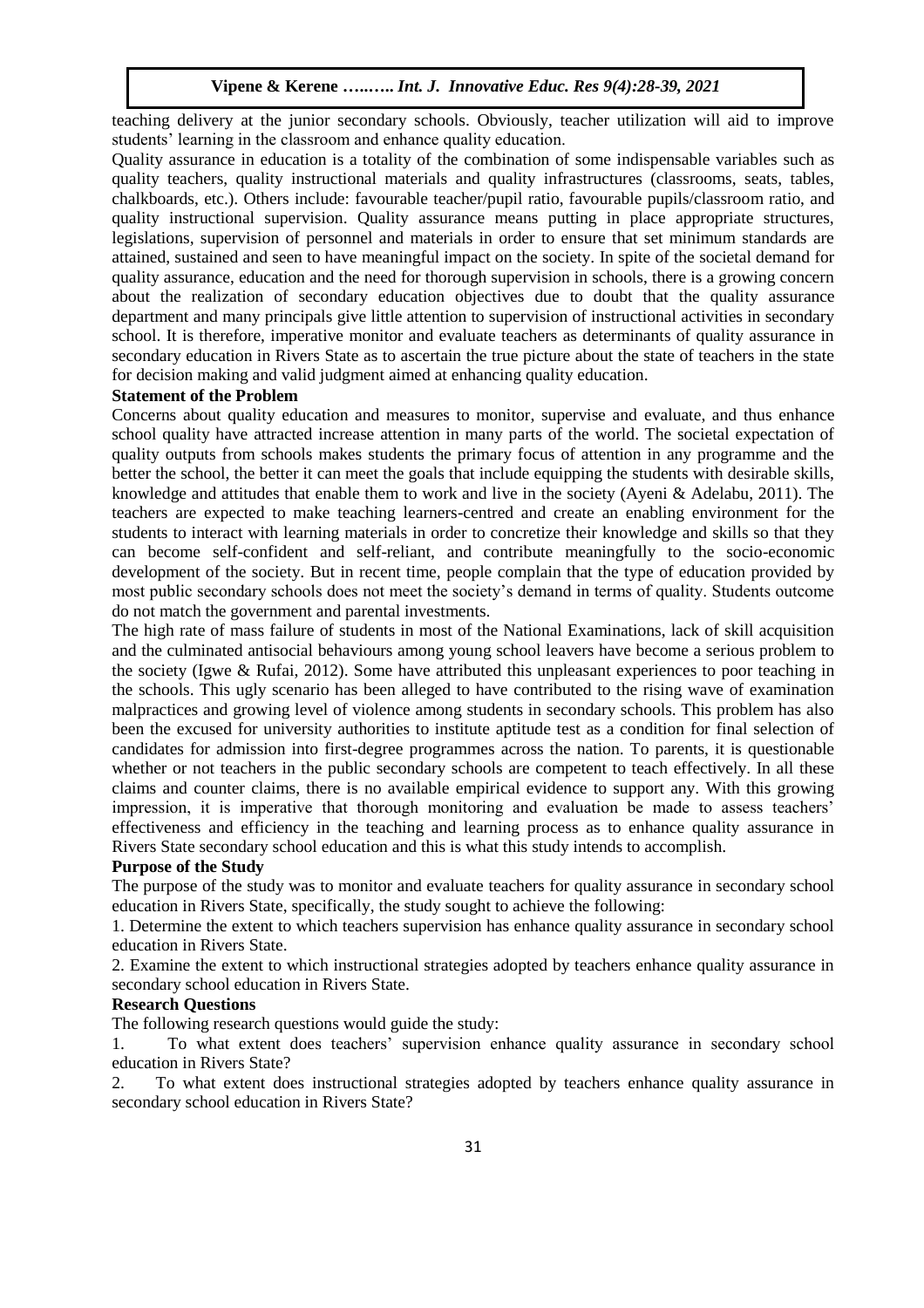# **Hypotheses**

The following hypotheses formulated would guide the study

- 1. There is no significant difference in the mean ratings of principals, vice principals administration and zonal directors supervision on the extent teachers' supervision enhance quality assurance in secondary school education in Rivers State.
- 2 There is no significant difference in the mean ratings of principals, vice principals administration and zonal directors supervision on the extent instructional strategies adopted by teachers enhance quality assurance in secondary school education in Rivers State.

## **METHODS**

The study adopted a descriptive survey research design sought to investigate the extent variables of monitoring and evaluation enhance quality assurance in secondary school education in Rivers State without the researcher manipulating the independent variables. The population for the study was all principal and vice principal administration and the local government zonal director supervision in the 23 local government area of Rivers State. Statistics sourced from the Rivers State Senior Secondary Schools board as attached as appendix E shows that there are 268 principals, 268 vice principal's academic and 23 local government zonal directors supervision. With the small size, the entire population of 559 was used for the study. This shows that 268 principals, 268 vice principals' administration and 23 zonal directors supervision were used for the study. Thus, the census sampling techniques was adopted in the selection of the entire population for the study. The instrument for data collection is Questionnaire on Approaches by Teachers for Enhancing Quality Assurance in Secondary Education (QATEQASE). Questionnaire on Approaches by Teachers for Enhancing Quality Assurance in Secondary Education (QATEQASE) were determined by expert in Educational Measurement and Evaluation. The experts scrutinized the instruments in terms of quality, relevance and appropriateness of the items. The internal consistency reliability coefficients of the instruments used for data collection for the study were estimated using the Cronbach Alpha method. The reliability index was 0.94. The instrument was therefore adjudged reliable and suitable enough for the study. A total of 559 copies was distributed and all the copies were retrieved in good condition and used for data analysis. The data were collected for the study were analysis using descriptive statistics (mean and standard deviation) at the acceptable mean score bench mark of 2.50 and above, as well as inferential statistics (One-Way ANOVA) at 0.05 level of significance.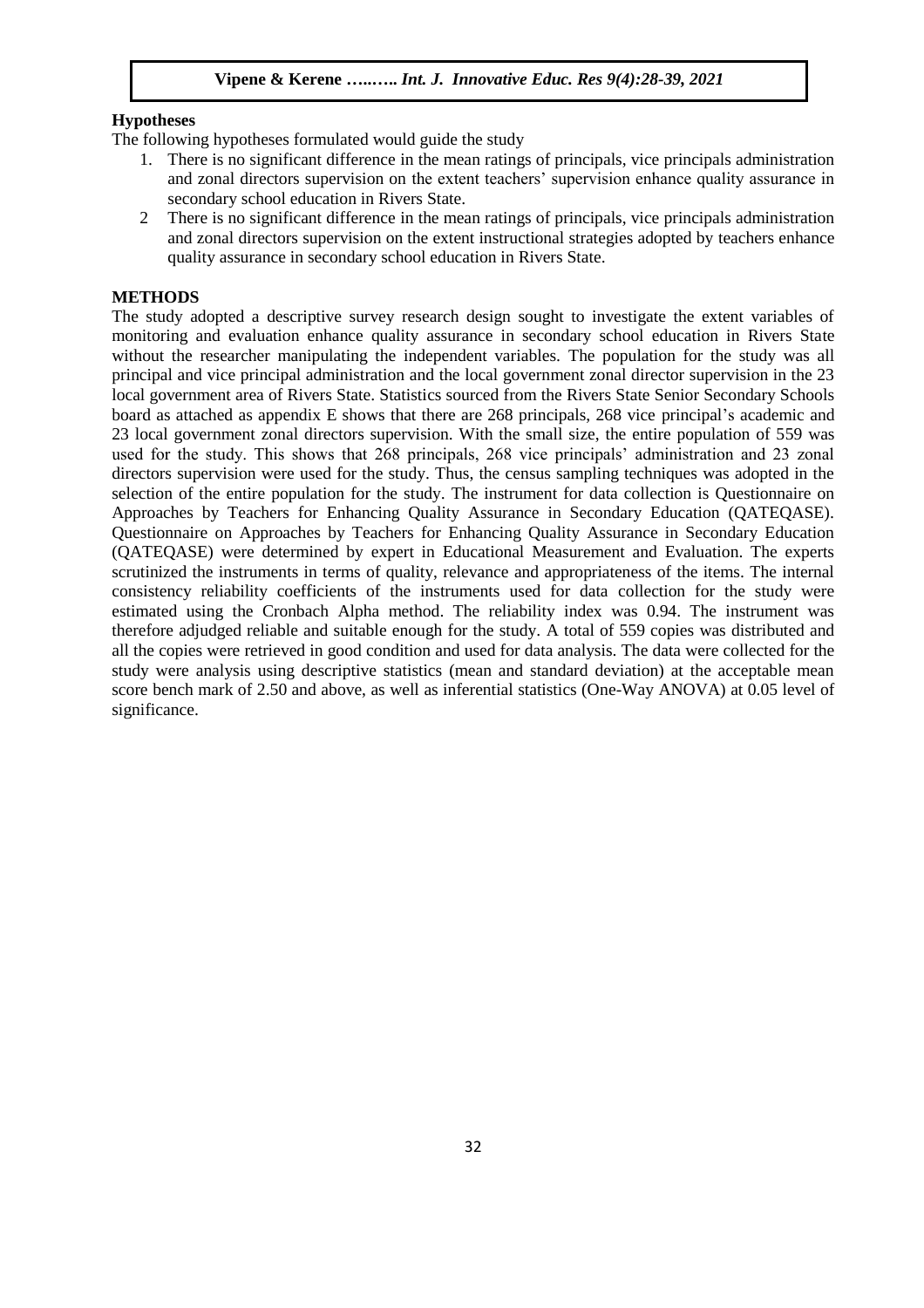# **RESULTS**

**Research question 1:** *To what extent does teachers' supervision enhance quality assurance in secondary school education in Rivers State?*

**Table 1: Mean Ratings on Principals, Vice Principals Administration and Zonal Directors Supervision on Teachers Supervision for Enhancing Quality Assurance in Secondary Schools Education in Rivers State (N = 559)**

|   | <b>Statement: Teachers Supervision for Principals</b><br><b>Enhancing Quality Assurance</b>                                                     | $(n = 268)$    |           | <b>Vice</b><br><b>Principals</b> | Adm $(n = 268)$ | $(n=23)$       | <b>Zonal Directors</b><br><b>Supervision</b> | Aggt<br>e      | <b>RK</b><br>S |
|---|-------------------------------------------------------------------------------------------------------------------------------------------------|----------------|-----------|----------------------------------|-----------------|----------------|----------------------------------------------|----------------|----------------|
|   |                                                                                                                                                 | $\overline{X}$ | <b>SD</b> | $\overline{X}$                   | <b>SD</b>       | $\overline{X}$ | <b>SD</b>                                    | $\overline{X}$ |                |
| 1 | Supervision helps in making teachers<br>punctual & regular to class as to<br>enhance quality assurance                                          | 3.28           | 0.70      | 2.96                             | 0.85            | 3.11           | 0.79                                         | 3.12           | HE             |
| 2 | Supervision helps teachers to imbibe<br>appropriate techniques for teaching in<br>the classroom for enhancing quality<br>assurance              | 3.13           | 0.84      | 2.79                             | 0.87            | 2.96           | 0.87                                         | 2.96           | HE             |
| 3 | Supervision<br>modern<br>encourages<br>approaches to instruction for enhancing<br>quality assurance                                             | 3.08           | 0.67      | 2.68                             | 0.74            | 2.87           | 0.74                                         | 2.88           | HE             |
| 4 | Supervision encourages teachers to<br>develop a repertoire of teaching<br>strategies to enhance quality assurance                               | 3.27           | 0.87      | 3.13                             | 0.97            | 3.19           | 0.93                                         | 3.20           | HE             |
| 5 | Supervision help the less effective and<br>inexperience teachers to improve their<br>for<br>enhancing<br>teaching<br>quality<br>assurance       | 3.21           | 0.85      | 3.15                             | 0.91            | 3.17           | 0.90                                         | 3.18           | HE             |
| 6 | Supervision<br>helps<br>teachers<br>in<br>demonstrating friendly, humorous and<br>persuasive characters to enhance quality<br>assurance         | 3.14           | 0.90      | 3.09                             | 0.93            | 3.10           | 0.92                                         | 3.11           | HE             |
| 7 | Supervision equips teachers with the 2.75 0.93<br>knowledge of school programme for<br>enhancing quality assurance                              |                |           | 2.71                             | 0.91            | 2.73           | 0.93                                         | 2.73           | HE             |
| 8 | Supervision helps teachers to find 2.81 1.02<br>answers to curriculum and instructional<br>problems<br>enhancing<br>for<br>quality<br>assurance |                |           |                                  | 2.74 0.99       |                | $2.77$ 1.00                                  | 2.77           | HE             |
|   | <b>Grand mean</b><br>Field study 2020: Acceptable mean score (mean cut-off point) is 2.50 and above                                             | 3.08           |           | 2.91                             |                 | 2.99           |                                              |                |                |

*Field study 2020: Acceptable mean score (mean cut-off point) is 2.50 and above*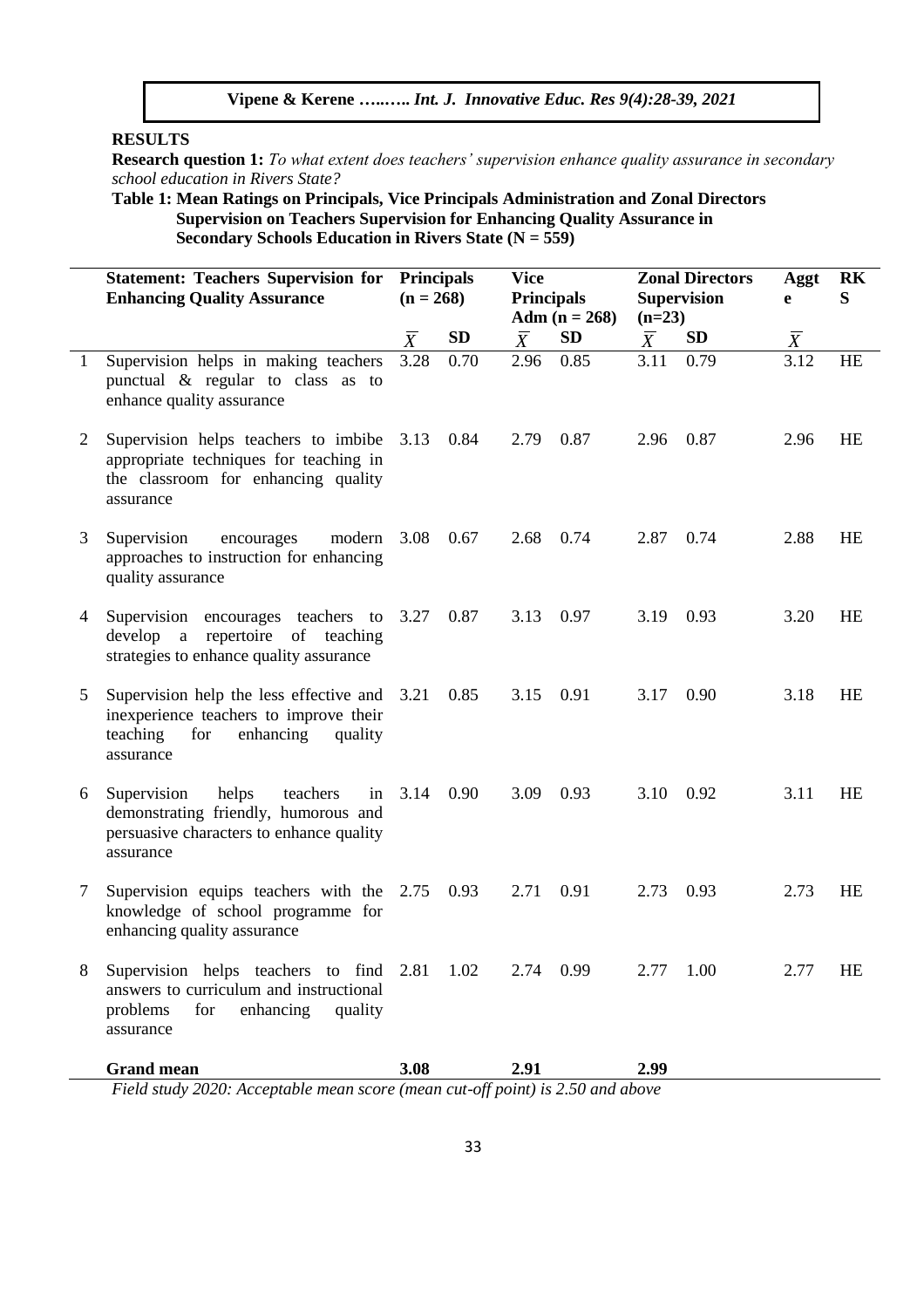Table 1 shows item by item analyses of mean scores and standard deviation of the respondents (principals, vice principals administration and the zonal directors' supervision) on the extent of teachers' supervision for enhancing quality assurance in secondary school education in the Rivers State. From the result it can be observed that the mean scores and standard deviation of the respondents (principals, vice principals administration and the zonal directors' supervision) on all items is above the decision mean of 2.50. With the grand mean of 3.09, 2.92 and 3.00 for principals, vice principals administration and zonal directors supervision are all higher than the acceptable mean score (mean cut-off point) of 2.50 and above.

Since the mean scores of the respondents are above the acceptable mean of 2.50 and above set by the researcher, it can therefore be concluded that teachers' supervision enhances quality assurance in secondary education in Rivers State. This shows that: teachers' supervision helps teachers to imbibe appropriate techniques for teaching in the classroom, encourages modern approaches to instruction, help the less effective and inexperience teachers to improve their teaching, helps teachers in demonstrating friendly, humorous and persuasive characters and equips teachers with the knowledge of school programme. Also, teachers' supervision identifies and correct areas of instructional weakness, keeps teachers alert and orderly in their work behaviour and equips teachers with necessary information and suggestion for instructional improvement for enhancing quality assurance in secondary school education in Rivers State.

**Research question 2:** To what extent do instructional strategies adopted by teachers enhance quality assurance in secondary school education in Rivers State?

# **Table 2: Mean Ratings on Principals, Vice Principals Administration and Zonal Directors Supervision on Instructional Strategies Adopted by Teachers for Enhancing Quality Assurance in Secondary Schools Education in Rivers State (N = 559)**

|    | <b>Statement: Instructional Strategies</b><br><b>Adopted by Teachers for Enhancing</b><br><b>Quality Assurance</b>             | <b>Principals</b><br>$(n=268)$ |      | Vice<br><b>Principals</b><br>Adm $(n=268)$ |      | <b>Zonal Directors</b><br>Supervision (n=<br>23) |           | Aggt<br>e      | RK<br>S |
|----|--------------------------------------------------------------------------------------------------------------------------------|--------------------------------|------|--------------------------------------------|------|--------------------------------------------------|-----------|----------------|---------|
|    |                                                                                                                                | $\overline{X}$                 | SD   | $\overline{X}$                             | SD   | $\overline{X}$                                   | <b>SD</b> | $\overline{X}$ |         |
| 1. | Field trip method is properly used by<br>teachers to enhance quality assurance                                                 | 2.42                           | 0.65 | 2.39                                       | 0.74 | 2.22                                             | 0.85      | 2.34           | LE      |
| 2. | Teachers methods of instruction is 2.44 0.65<br>mostly lecture as to enhance quality<br>assurance                              |                                |      | 2.46 0.72                                  |      | 2.39                                             | 0.66      | 2.43           | LE      |
| 3. | Discussion is effectively utilized by 2.81 1.02<br>teachers to enhance quality assurance                                       |                                |      | 2.63 0.92                                  |      | 2.65                                             | 0.74      | 2.70           | HE      |
| 4. | Dramatization or role play method is 2.43 0.65<br>commonly used by teachers as to<br>enhance quality assurance                 |                                |      | $2.40\quad 0.74$                           |      | 2.39                                             | 0.66      | 2.41           | LE      |
| 5. | Teachers make use of debate in 2.39<br>carrying out instructional delivery for<br>enhancing quality assurance                  |                                | 0.66 | 2.37                                       | 0.75 | 2.32                                             | 0.60      | 2.36           | LE      |
| 6. | Inquiry method of teaching<br>effectively utilized by teachers in<br>instructional delivery for enhancing<br>quality assurance | is $2.41$                      |      | $0.66$ 2.36 0.74                           |      | 2.26                                             | 0.69      | 2.34           | LE      |
|    | <b>Grand mean</b>                                                                                                              | 2.48                           |      | 2.44                                       |      | 2.37                                             |           |                |         |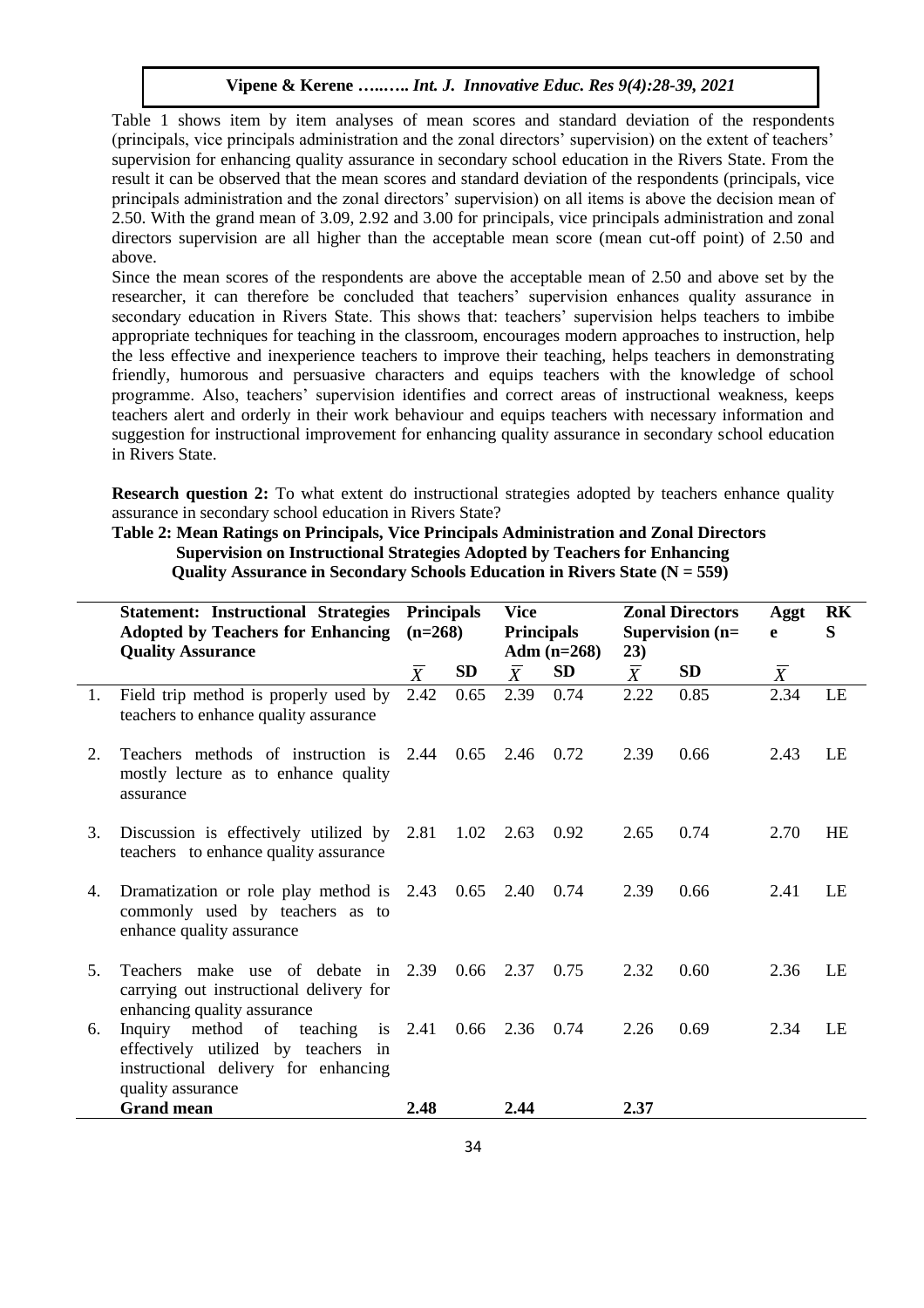*Field study 2020: Acceptable mean score (mean cut-off point) is 2.50 and above*

Table 2 is on instructional strategies adopted by teachers for enhancing quality assurance in secondary school education in Rivers State. The item by item mean scores of the respondents (principals, vice principals administration and zonal directors supervision) shows the instructional strategies adopted by teachers for enhancing quality assurance in secondary school education. From the results in the table 2, it can be observed that the mean scores of principals, vice principals administration and zonal directors supervision on item 3, 2.81, 2.63, 2.65 are higher than the decision mean of 2.50 and above. Which implies that teachers' methods of instruction is mostly discussion method and it is effectively utilized by teachers to enhance quality assurance.

Also from the result in 1.2 above, it can observed that the mean scores of principals, vice principals administration and zonal directors supervision on item 1, 2.42, 2.39, 2.22, for item 4, 2.43, 2.40. 2.39, for item 5, 2.39, 2.37, 2.32 and item 6, 2.41, 2.36, 2.26 are lower than the acceptable mean score of 2.50 set by the researcher. From the table, it can be observed that discussion method are the instructional strategies adopted by teachers for enhancing quality assurance in secondary schools education in Rivers State. This implies that teachers are lagging behind in terms of adoption of other instructional strategies such as question and answer method, brain storming method, inquiry method and dramatization or role play method for enhancing quality assurance in secondary school education in Rivers State.

#### **Hypotheses Testing**

**HO 1:** There is no significant mean difference in the mean ratings of principals, vice principals' administration and zonal directors supervision on the extent teachers' supervision enhance quality assurance in secondary school education in Rivers State.

| <b>Source</b>         | Sum of<br><b>Squares</b> | df  | <b>Mean</b><br><b>Square</b> | F      | Sig. | <b>Decision</b> |      |
|-----------------------|--------------------------|-----|------------------------------|--------|------|-----------------|------|
| <b>Between Groups</b> | 710.003                  | 2   | 355.002                      | 18.982 |      | .000            | Sig. |
| <b>Within Groups</b>  | 10398.480                | 556 | 18.702                       |        |      |                 |      |
| Total                 | 11108.483                | 558 |                              |        |      |                 |      |

# **Table 3a: One-Way ANOVA on Mean Ratings of Principals, Vice Principals Administration and Zonal Directors Supervision on the Extent Teachers Supervision Teachers Enhance Quality Assurance in Secondary School**

Table 3a presents the summary of One-Way Analysis of Variance (One-Way ANOVA) of the mean ratings of principals, vice principals administration and zonal directors supervision on the extent teachers supervision enhance quality assurance in secondary school education in Rivers State. Results in Table 3.3 shows that at 0.05 significance level and degrees of freedom (df) =  $(2, 556)$ , F-ratio = 18.982 and P-value  $= 0.000$ . Since the P-value (0.000) is less than 0.05 (i.e P < 0.05), the F-ratio (18.982) is statistically significant at 0.05 significance level ( $F_{(2, 556)} = 18.982$ , P<0.05). The hypothesis that there is no significant difference in the mean ratings of principals, vice principals administration and zonal director supervision on the extent teachers supervision enhance quality assurance in secondary school education in Rivers State was therefore rejected. This implies that there is significant difference in the mean ratings of principals, vice principals administration and zonal directors supervision on the extent teachers supervision enhance quality assurance in secondary school education in Rivers State. The observed significant difference between the means of the groups was revealed using Table 3b.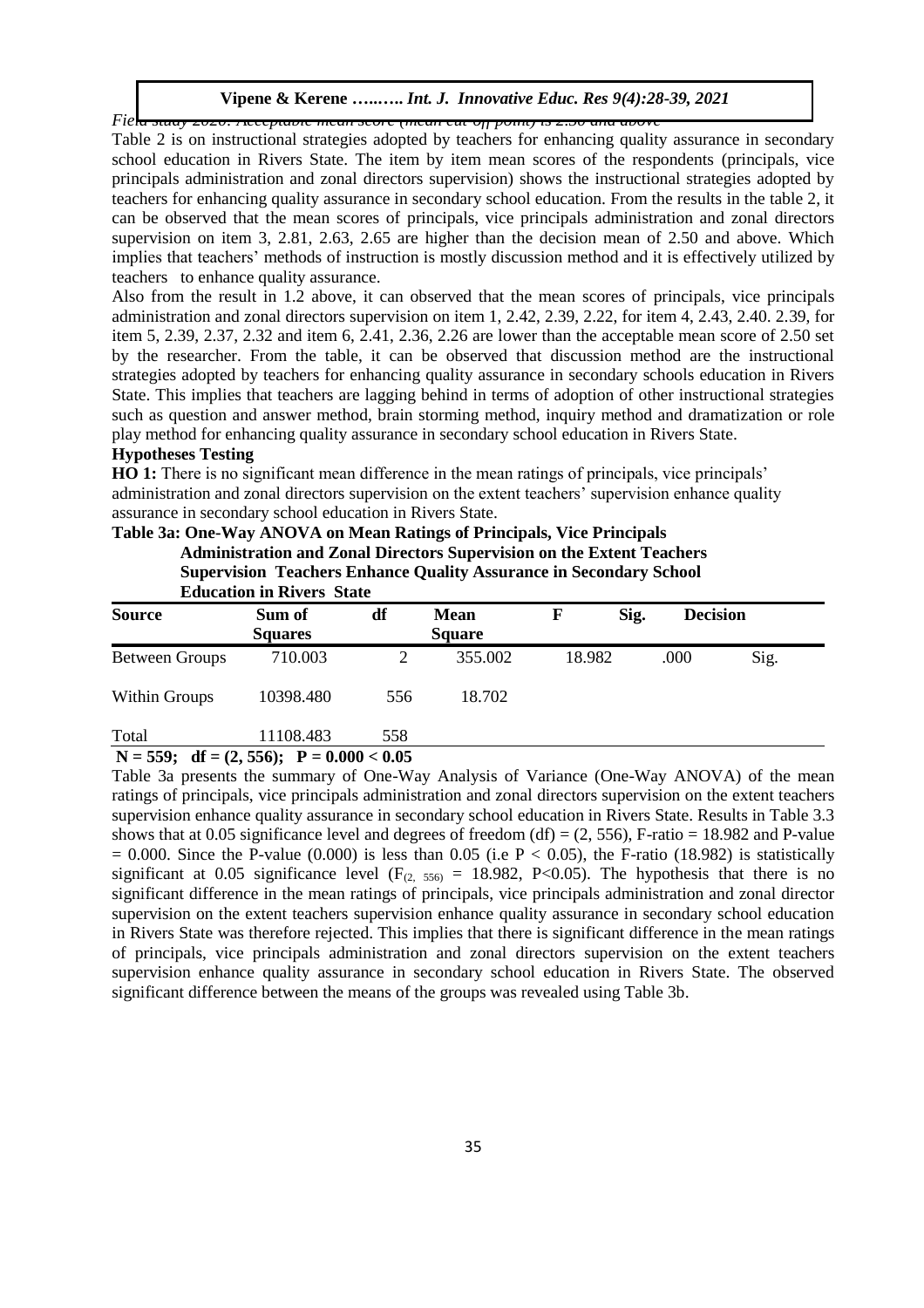| <b>Source</b>                                                   | <b>Mean</b>             | Std.         | Sig. | 95% Confidence Interval |              |  |
|-----------------------------------------------------------------|-------------------------|--------------|------|-------------------------|--------------|--|
|                                                                 | <b>Difference</b>       | <b>Error</b> |      | Lower                   | <b>Upper</b> |  |
|                                                                 |                         |              |      | <b>Bound</b>            | <b>Bound</b> |  |
| Principals & Vice Principals<br>Administration                  | $2.11567*$              | .37359       | .000 | 1.2186                  | 3.0128       |  |
| Principals & Zonal Directors<br>Supervision                     | 3.29332*                | .93964       | .001 | 1.0370                  | 5.5496       |  |
| Vice Principals Administration $\&$<br>Principals               | $-2.11567$ <sup>*</sup> | .37359       | .000 | $-3.0128$               | $-1.2186$    |  |
| Vice Principals Administration<br>& Zonal Directors Supervision | 1.17764                 | .93964       | .632 | $-1.0787$               | 3.4340       |  |
| Zonal Director Supervision &<br>Principals                      | $-3.29332$ <sup>*</sup> | .93964       | .001 | $-5.5496$               | $-1.0370$    |  |
| Zonal Directors Supervision &<br>Vice Principals Administration | $-1.17764$              | .93964       | .632 | $-3.4340$               | 1.0787       |  |

#### **Table 3b: Summary of Bonferroni Post Hoc Tests of Multiple Comparisons of Group Mean Difference on the Extent Teachers Supervision Enhance Quality Assurance in Secondary School Education in Rivers State**

\*. The mean difference is significant at the 0.05 level.

Table 3b presents the Bonferroni Post Hoc Tests of Multiple Comparisons which shows the difference in the mean ratings of principals, vice principals administration and zonal directors supervision on the extent supervision of teachers enhance quality assurance in secondary school education in Rivers State when compared with one another. Results in Table 3b showed that the mean difference between the principals and vice principals administration = 2.11567<sup>\*</sup>; principals and directors of zonal schools board  $= 3.29332^*$ ; vice principals administration and directors of zonal schools board  $= 1.17764$ . Among all, the mean difference between principals and zonal director supervision (3.29332\* ) was the highest followed by principals and vice principals administration (2.11567\* ), while the least was between vice principals administration and zonal directors supervision (1.17764). Results in Table 3.2 also reveals that the observed significant mean difference occurred between principals and zonal director supervision (3.29332\* ) and between principals and vice principals administration (2.11567\* ) indicating that there is a disparity in supervision of teachers among principals and zonal directors supervision in one hand, and principals and vice principals administration in the other hand in terms of enhancing quality assurance in secondary school education in Rivers State, although the requirements for supervision of teachers are similar in every pair (or group).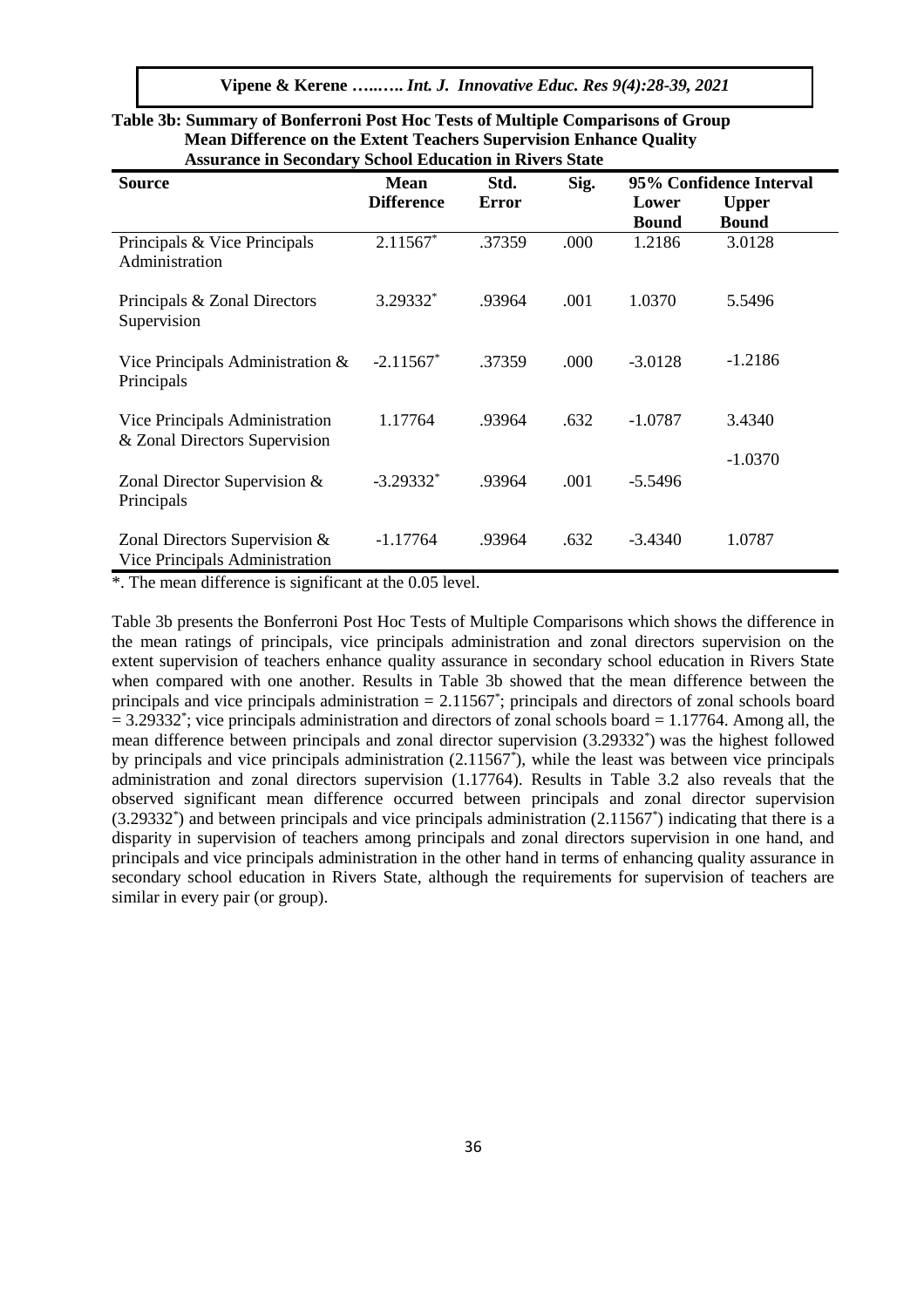**Ho 2:** There is no significant mean difference in the mean ratings of principals, vice principals' administration and zonal directors supervision on the extent instructional strategies adopted by teachers enhance quality assurance in secondary school education in Rivers State.

| Table 4: One-Way ANOVA on Mean Ratings of Principals, Vice Principals<br><b>Administration and Zonal Directors Supervision on the Extent</b><br><b>Instructional Strategies Adopted by Teachers Enhance Quality Assurance</b><br>in Secondary School Education in Rivers State |                          |                             |        |      |      |                 |          |  |  |  |  |
|--------------------------------------------------------------------------------------------------------------------------------------------------------------------------------------------------------------------------------------------------------------------------------|--------------------------|-----------------------------|--------|------|------|-----------------|----------|--|--|--|--|
| <b>Source</b>                                                                                                                                                                                                                                                                  | Sum of<br><b>Squares</b> | Mean<br>df<br><b>Square</b> |        | F    | Sig. | <b>Decision</b> |          |  |  |  |  |
| <b>Between Groups</b>                                                                                                                                                                                                                                                          | 34.231                   |                             | 17.116 | .563 |      | .570            | Not Sig. |  |  |  |  |
| <b>Within Groups</b>                                                                                                                                                                                                                                                           | 16891.497                | 556                         | 30.380 |      |      |                 |          |  |  |  |  |

Total 16925.728 558

**N = 559; df = (2, 556); P = 0.570 >0.05**

Table 4 presents the summary of One-Way Analysis of Variance (One-Way ANOVA) of the mean ratings of principals, vice principals administration and zonal director supervision on the extent instructional strategies used by teachers enhance quality assurance in secondary school education in Rivers State. Results in Table 4 shows that at 0.05 significance level and degrees of freedom (df) =  $(2, 1)$ 556), F-ratio = .563 and P-value = .570. Since the P-value (.570) is greater than 0.05 (i.e  $P > 0.05$ ), the Fratio (.563) is not statistically significant at 0.05 significance level ( $F_{(2, 556)} = .570$ , P>0.05). The hypothesis that there is no significant difference in the mean ratings of principals, vice principals administration and zonal directors supervision on the extent instructional strategies used by teachers enhance quality assurance in secondary school education in Rivers State was therefore not rejected. This implies that there is no significant difference in the mean ratings of principals, vice principals administration and zonal directors supervision on the extent instructional strategies used by teachers enhance quality assurance in secondary school education in Rivers State.

#### **DISCUSSION OF FINDING**

The finding of this study revealed that there is significant difference in the mean ratings of principals, vice principals administration and zonal directors supervision on the extent teachers supervision enhance quality assurance in secondary school education in Rivers State. Thus Teachers' supervision enhances quality assurance in secondary school education in Rivers State. The finding of this study at variance with the finding of Ikegbusi and Eziamaka (2016) who revealed that secondary school teachers were highly indifference on their responses on the impact of supervision on teacher effectiveness. This indicates that the principals who are charged with the responsibility of supervising the teachers internally are not carrying out this function. Despite the fact that, supervision have significant impacts on teacher effectiveness ranged from assistance in clarifying school policies, strategies for effective curriculum implementation and delivery of instruction to teaching skills acquisition, and educational leadership. This finding is in line with the views of Eya and Leonard (2012); Okobia (2015) who found that supervision is more competent, conversant and effective, and that it can enhance instructional performance of teachers. Jonesboro (2013) also found out that supervision is effective because it relies heavily on the sense of voluntary shared responsibility, and on mutual shaping of goals and of patterns to reach them. In support of the result too, Olatoye (2011) observed that supervision furnishes and equips teachers with necessary information and suggestions for instructional improvement.

Finally, the finding in this study disclosed that the three groups agreed to a high extent that instructional strategies adopted by teachers enhance quality assurance in secondary school education in Rivers State. The finding of this study contradicts the finding of Ganiyu's earlier statement (2011) that the old teaching method was still in vogue among teachers. This means that they are involved in past activities randomly, not conscientiously, to use them in transmitting instructions. The conclusion that teachers use the lecture method most often in their teaching is in line with the opinion of Ezean (2011), who suggested that a new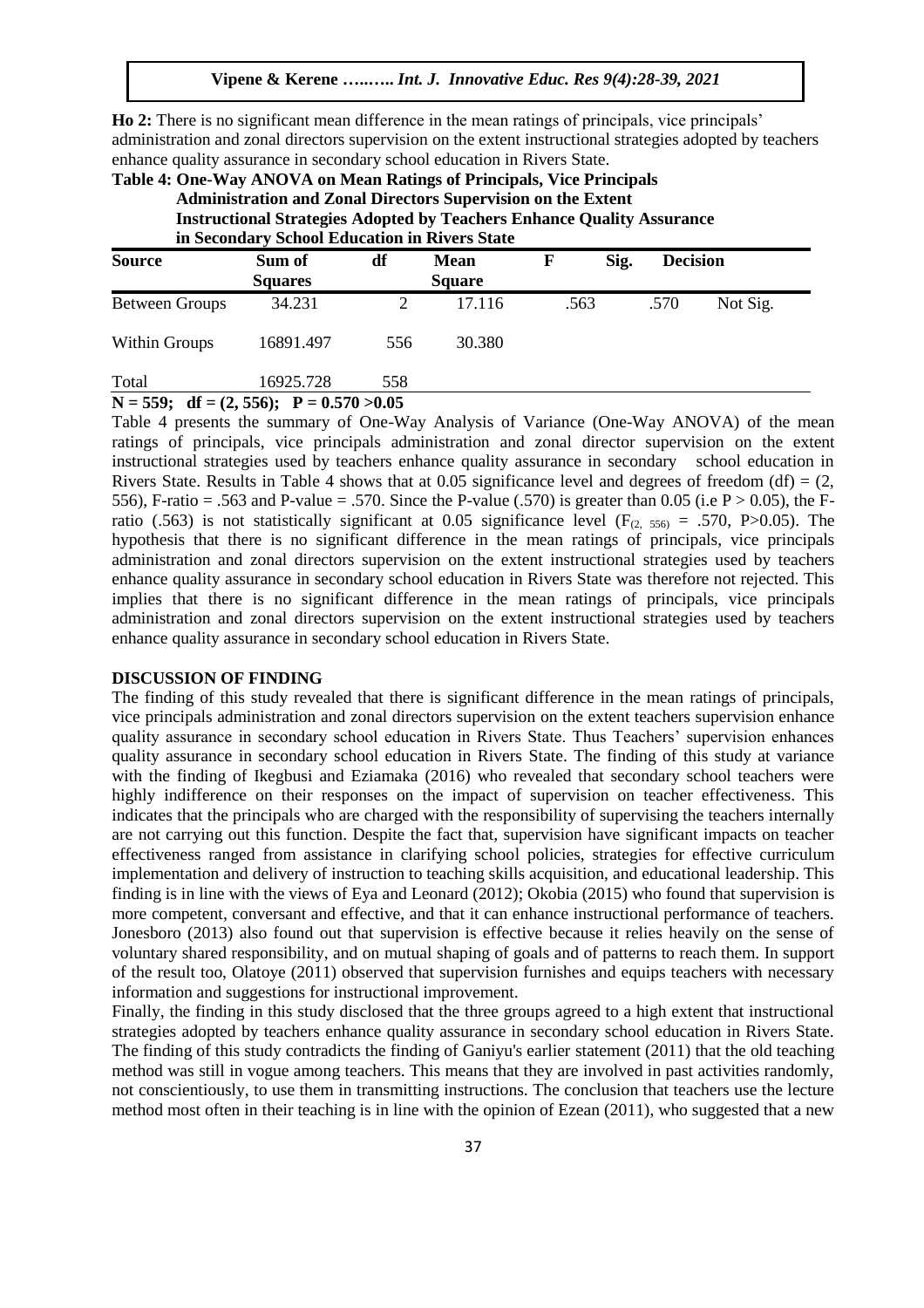topic or unit could be used at the secondary level; Supplemental textbook materials introducing important, non-essential material; develop interest and evaluate important points after the coaching unit; trying to cover many materials in the short term.

# **CONCLUSION**

Based on the findings, it was concluded that there should be prompt supervision of teachers as to ensure that teachers comply with the strategies for effective curriculum implementation and delivery in the classroom. The principals, vice principal administration and zonal directors supervision in the various schools should intensify vigorous monitoring and evaluation of teachers as to instill quality teaching and maintain the standard of secondary education. Teachers should be provided with the appropriate instructional materials as to make learning experiences more meaningful and realistic for children by advocating for the development and promotion of effective use of innovative materials in schools. The teacher should foster students' involvement in learning activities by giving prompt feedback to individual student, group and whole class, and follow-up students' feedback and attends to parents' observations on academic activities/exercises to extend learning, checks disruptive behaviour to reduce disciplinary problems and stimulates students to achieve better academic performance. The teachers' commitment and creativity toward teaching will enhance the learner's effectiveness to quality assurance in secondary school education.

#### **RECOMMENDATIONS**

Based on the findings of the study, the following recommendations are made

1. The supervising authorities should regularly supervise teachers to ensure proper instructional delivery that will enhance quality assurance in secondary education in Rivers State.

2. Teachers should cultivate creativity in their teaching as to be successful in their teaching career.

3.Teachers should Explore an inclusive approach to teaching, the popular method of teaching such as lecture and discussion methods should be ignore and engage other innovative methods that promote critical thinking, creativity and productivity among students as to enhance quality assurance in secondary school education in Rivers State.

#### **REFERENCES**

Abduliahi, O. F. & Onasanya, S. A.(2010). Effect of Teacher Effectiveness on Kwara State Secondary School Students' Achievement in Mathematics. Medwell. *Journals Scientific Research Publishing Company.* (5) 286-292

Ahmed TM (2007). Education and national development in Nigeria. *Journal of Study Educ.* 10:35-46.

- Almeida, J.C. (2017) Universidad Fernando Pessoa, Porto. Portugal Teacher performance evaluation; the importance of performance standards. *International Journal Pharm*, 149: 255-265.
- Ayeni, A. J. & Adelabu, M. A. 2011. Improving learning infrastructure and environment for sustainable quality assurance practice in secondary schools in Ondo State Southwest, Nigeria. *International Journal of Research studies in Education 2012 Journey* 1 (4) 61-68
- Eya, P.E. & Leonard, C.C. (2012). Effective supervision of instruction in Nigerian secondary schools: Issues in quality assurance*. Journal of Qualitative Education,* 8(1), 1-12
- Ezeani, H.T.(2011). *A handbook on principles and methods of teaching*. Onitsha: West and Solomon

Federal Republic of Nigeria, (2008). *National Policy on Education.* Lagos: NERDC Press

- Firz, C.K. (2010). *Supervision for Increased Competence and Productivity*: Principles and practice. New York: Harpes and Co Publishers.
- Ganiyu, A.A. (2011). Civic Education and effective rebranding of Nigeria. *Nigerian Journal of Social Studies XIV* (2), 204-218.
- Glascow Education Services (2013). *Monitoring as part of the quality framework*. Extracted from www.glascoweducationservices.org
- Ikegbusi, N. G & Eziamaka, C.N (2016).The Impact of Supervision of Instruction on Teacher Effectiveness in Secondary Schools in Nigeria. *International Journal of Advanced Research in Education & Technology (IJARET)* 3 (3) 32-37